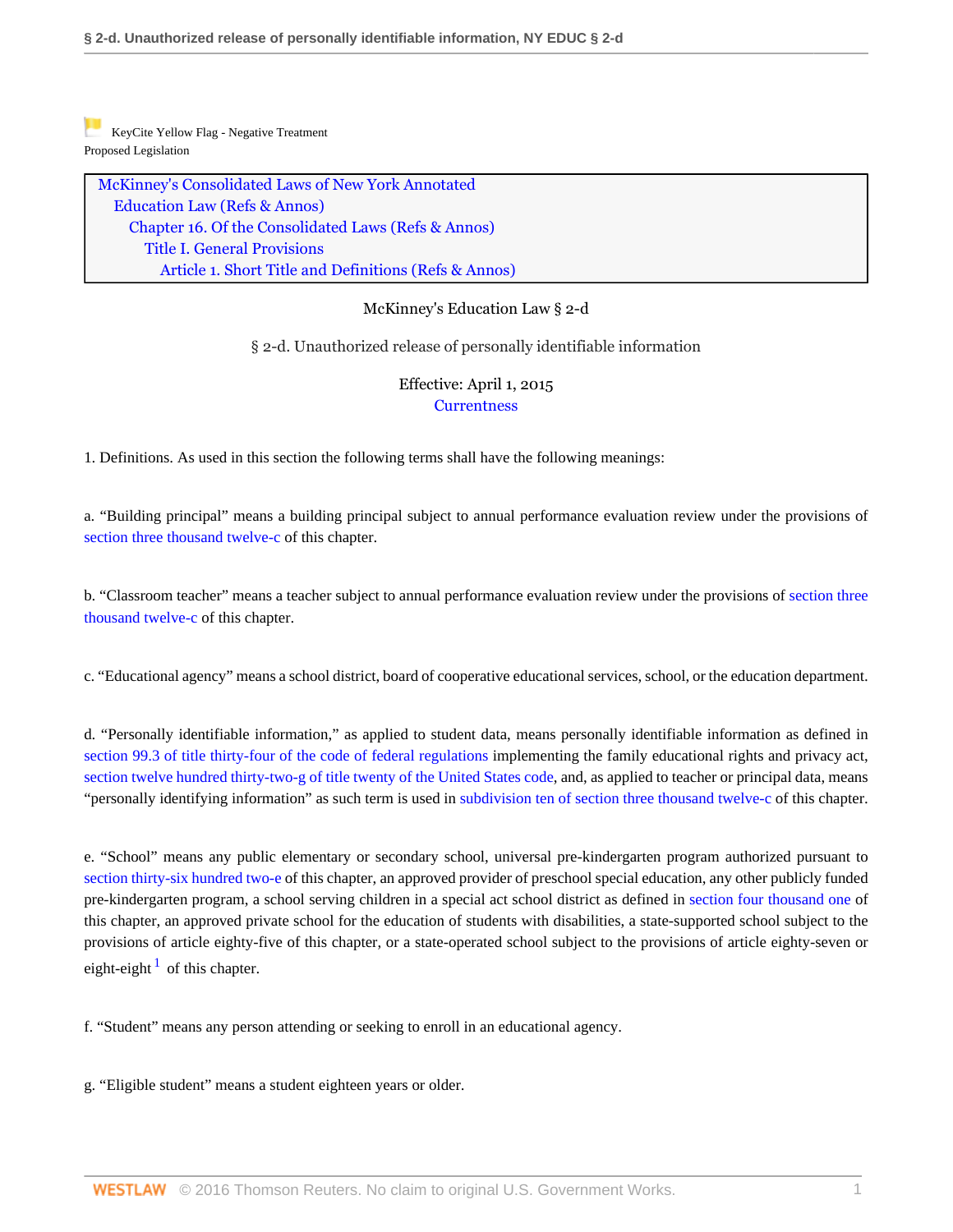h. "Parent" means a parent, legal guardian, or person in parental relation to a student.

i. "Student data" means personally identifiable information from student records of an educational agency.

j. "Teacher or principal data" means personally identifiable information from the records of an educational agency relating to the annual professional performance reviews of classroom teachers or principals that is confidential and not subject to release under the provisions of [section three thousand twelve-c](http://www.westlaw.com/Link/Document/FullText?findType=L&pubNum=1000069&cite=NYEDS3012-C&originatingDoc=NB8AD88D0EFBF11E48C39B81E0915B315&refType=LQ&originationContext=document&vr=3.0&rs=cblt1.0&transitionType=DocumentItem&contextData=(sc.UserEnteredCitation)) of this chapter.

k. "Third party contractor" shall mean any person or entity, other than an educational agency, that receives student data or teacher or principal data from an educational agency pursuant to a contract or other written agreement for purposes of providing services to such educational agency, including but not limited to data management or storage services, conducting studies for or on behalf of such educational agency, or audit or evaluation of publicly funded programs. Such term shall include an educational partnership organization that receives student and/or teacher or principal data from a school district to carry out its responsibilities pursuant to [section two hundred eleven-e](http://www.westlaw.com/Link/Document/FullText?findType=L&pubNum=1000069&cite=NYEDS211-E&originatingDoc=NB8AD88D0EFBF11E48C39B81E0915B315&refType=LQ&originationContext=document&vr=3.0&rs=cblt1.0&transitionType=DocumentItem&contextData=(sc.UserEnteredCitation)) of this title and is not an educational agency as defined in paragraph c of this subdivision, and a not-for-profit corporation or other non-profit organization, other than an educational agency.

2. Chief privacy officer. a. The commissioner shall appoint a chief privacy officer within the department for a term of three years, which may be renewed for three-year terms thereafter. The chief privacy officer shall be qualified by training or experience in state and federal education privacy laws and regulations, civil liberties, information technology, and information security. The chief privacy officer shall report to the commissioner on matters affecting privacy and the security of student, teacher, and principal data.

b. The functions of the chief privacy officer shall include, but not be limited to:

(1) promoting the implementation of sound information practices for privacy and security of student data or teacher or principal data;

(2) assisting the commissioner in handling instances of data breaches as well as assisting the commissioner in due process proceedings regarding any alleged breaches of student data or teacher or principal data;

(3) providing assistance to educational agencies within the state on minimum standards and best practices associated with privacy and the security of student data or teacher or principal data;

(4) formulating a procedure within the department whereby parents, students, teachers, superintendents, school board members, principals, and other persons or entities the chief privacy officer determines is appropriate, may request information pertaining to student data or teacher or principal data in a timely and efficient manner;

(5) assisting the commissioner in establishing a protocol for the submission of complaints of possible breaches of student data or teacher or principal data;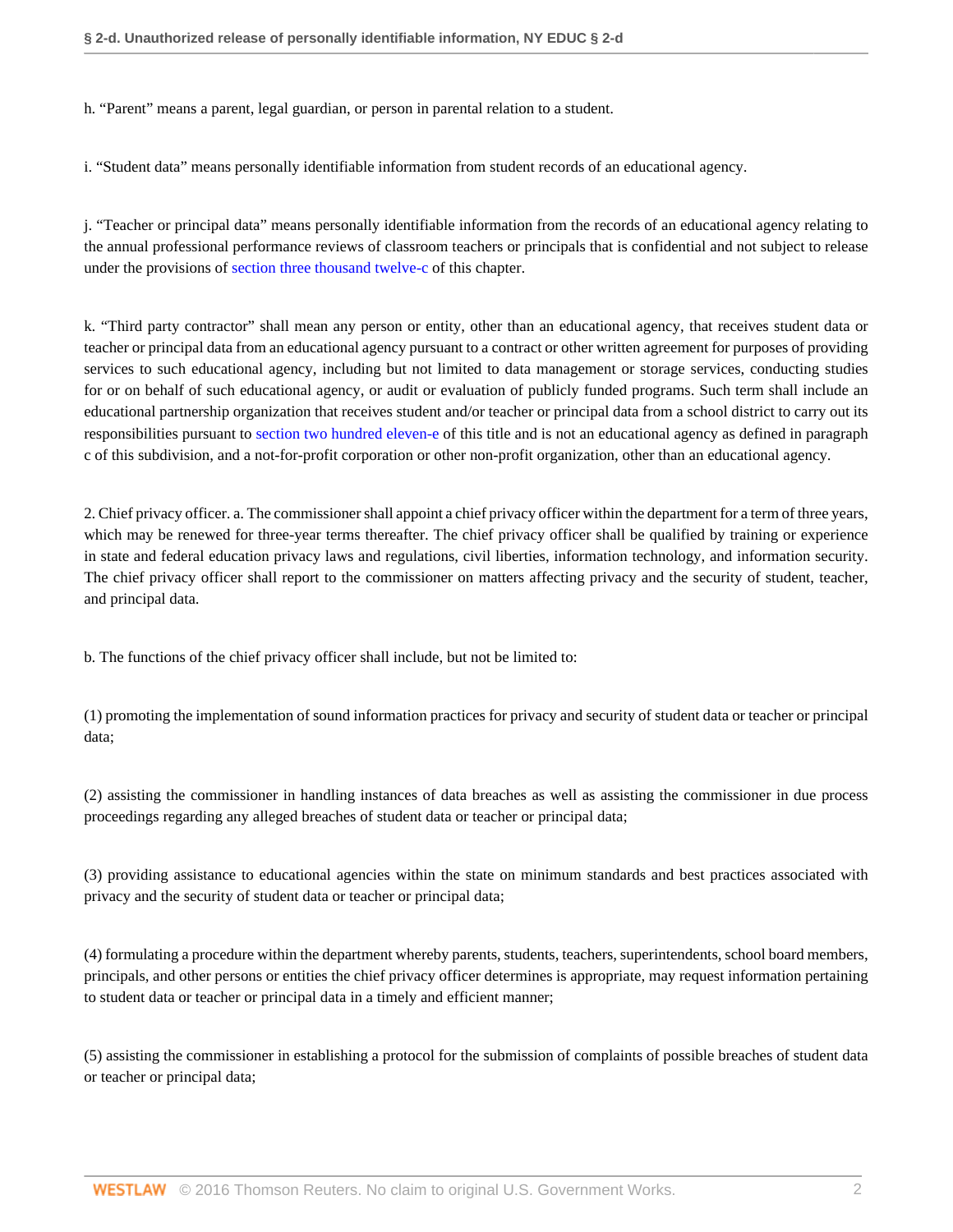(6) making recommendations as needed regarding privacy and the security of student data on behalf of the department to the governor, the speaker of the assembly, the temporary president of the senate, and the chairs of the senate and assembly education committees; and

(7) issuing an annual report on data privacy and security activities and progress, the number and disposition of reported breaches, if any, and a summary of any complaint submitted pursuant to subparagraph five of this paragraph.

c. The chief privacy officer shall have the power to:

(1) access all records, reports, audits, reviews, documents, papers, recommendations, and other materials maintained by an educational agency that relate to student data or teacher or principal data;

(2) to review and comment upon any department program, proposal, grant, or contract that involves the processing of student data or teacher or principal data before the commissioner begins or awards the program, proposal, grant, or contract; and

(3) any other powers that the commissioner shall deem appropriate.

*d. Repealed by [L.2015, c. 56, pt. A, § 1-a, eff. April 13, 2015, deemed eff. April 1, 2015](http://www.westlaw.com/Link/Document/FullText?findType=l&pubNum=1077005&cite=UUID(I36D0B770EA-3211E48C358-5654850F586)&originatingDoc=NB8AD88D0EFBF11E48C39B81E0915B315&refType=SL&originationContext=document&vr=3.0&rs=cblt1.0&transitionType=DocumentItem&contextData=(sc.UserEnteredCitation)).*

3. Parents bill of rights for data privacy and security. a. A parents bill of rights for data privacy and security shall be published on the website of each educational agency and shall be included with every contract an educational agency enters into with a third party contractor where the third party contractor receives student data or teacher or principal data.

b. The parents bill of rights for data privacy and security shall state in clear and plain English terms that:

(1) A student's personally identifiable information cannot be sold or released for any commercial purposes;

(2) Parents have the right to inspect and review the complete contents of their child's education record;

(3) State and federal laws protect the confidentiality of personally identifiable information, and safeguards associated with industry standards and best practices, including but not limited to, encryption, firewalls, and password protection, must be in place when data is stored or transferred;

(4) A complete list of all student data elements collected by the State is available for public review at (insert website address here) or by writing to (insert mailing address here); and

(5) Parents have the right to have complaints about possible breaches of student data addressed. Complaints should be directed to (insert phone number, email and mailing address here).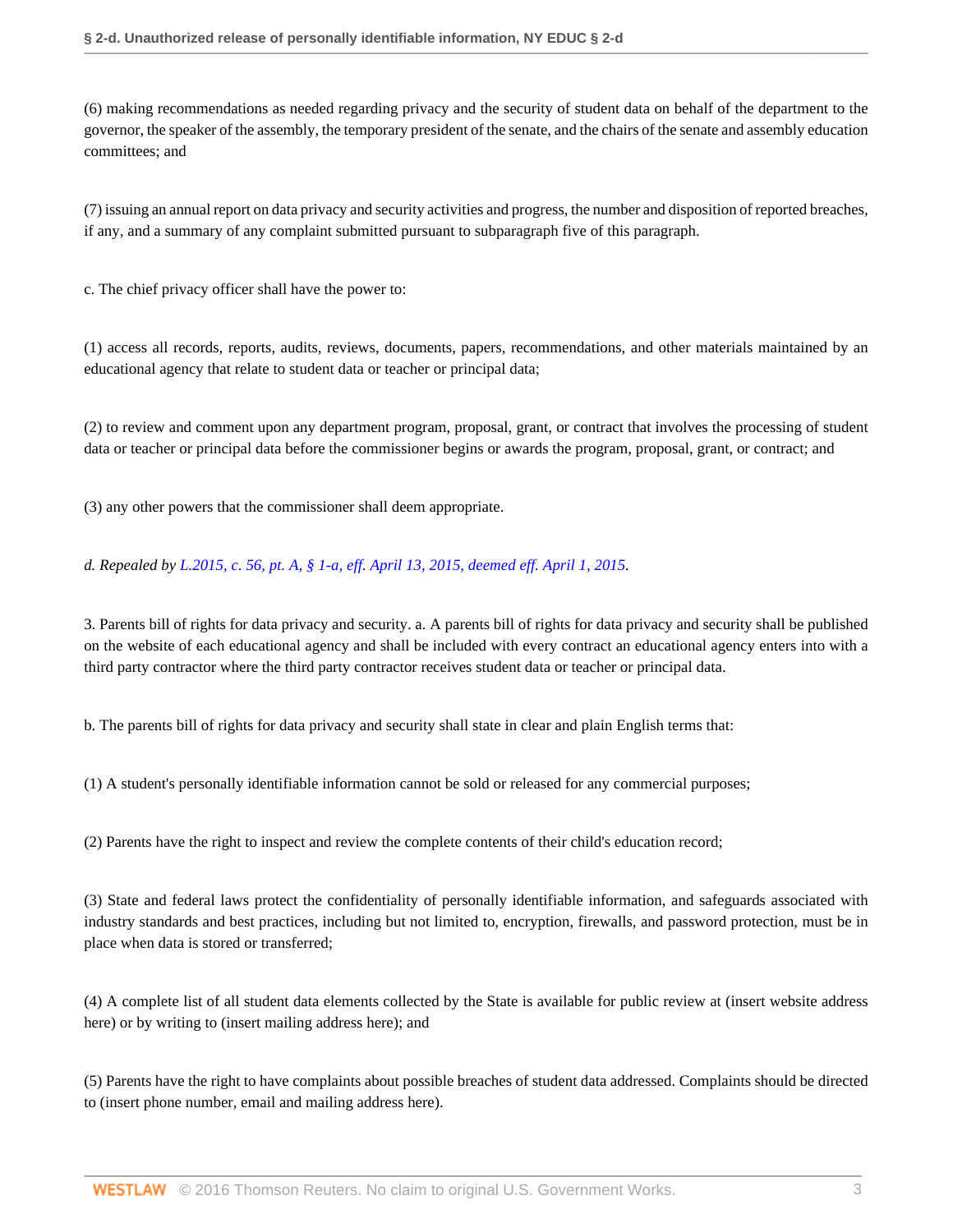c. The parents bill of rights for data privacy and security shall include supplemental information for each contract an educational agency enters into with a third party contractor where the third party contractor receives student data or teacher or principal data. Such supplemental information shall be developed by the educational agency and shall include:

(1) the exclusive purposes for which the student data or teacher or principal data will be used;

(2) how the third party contractor will ensure that the subcontractors, persons or entities that the third party contractor will share the student data or teacher or principal data with, if any, will abide by data protection and security requirements;

(3) when the agreement expires and what happens to the student data or teacher or principal data upon expiration of the agreement;

(4) if and how a parent, student, eligible student, teacher or principal may challenge the accuracy of the student data or teacher or principal data that is collected; and

(5) where the student data or teacher or principal data will be stored (described in such a manner as to protect data security), and the security protections taken to ensure such data will be protected, including whether such data will be encrypted.

d. The chief privacy officer, with input from parents and other education and expert stakeholders, shall develop additional elements of the parents bill of rights for data privacy and security. The commissioner shall promulgate regulations for a comment period whereby parents and other members of the public may submit comments and suggestions to the chief privacy officer to be considered for inclusion. The parents bill of rights for data privacy and security shall be completed within one hundred twenty days after the effective date of this section.

4. Data collection transparency and restrictions. a. The department shall promote the least intrusive data collection policies practicable that advance the goals of improving academic achievement, empowering parents with information and advancing efficient and effective school operations while minimizing the collection and transmission of personally identifiable information.

b. The chief privacy officer shall develop, regularly update and make publicly available on the department's website and through such additional methods as may facilitate accessibility an inventory and understandable description of the student, teacher and principal data elements collected with an explanation and/or legal or regulatory authority outlining the reasons such data elements are collected and the intended uses and disclosure of the data.

c. Except as otherwise specifically authorized by law, the department shall only collect personally identifiable information relating to an educational purpose.

d. The department may only require districts to submit personally identifiable information, including data on disability status and student suspensions, where such release is required by law or otherwise authorized under the family educational rights and privacy act, [20 U.S.C. section 1232g,](http://www.westlaw.com/Link/Document/FullText?findType=L&pubNum=1000546&cite=20USCAS1232G&originatingDoc=NB8AD88D0EFBF11E48C39B81E0915B315&refType=LQ&originationContext=document&vr=3.0&rs=cblt1.0&transitionType=DocumentItem&contextData=(sc.UserEnteredCitation)) and the personal privacy protection law.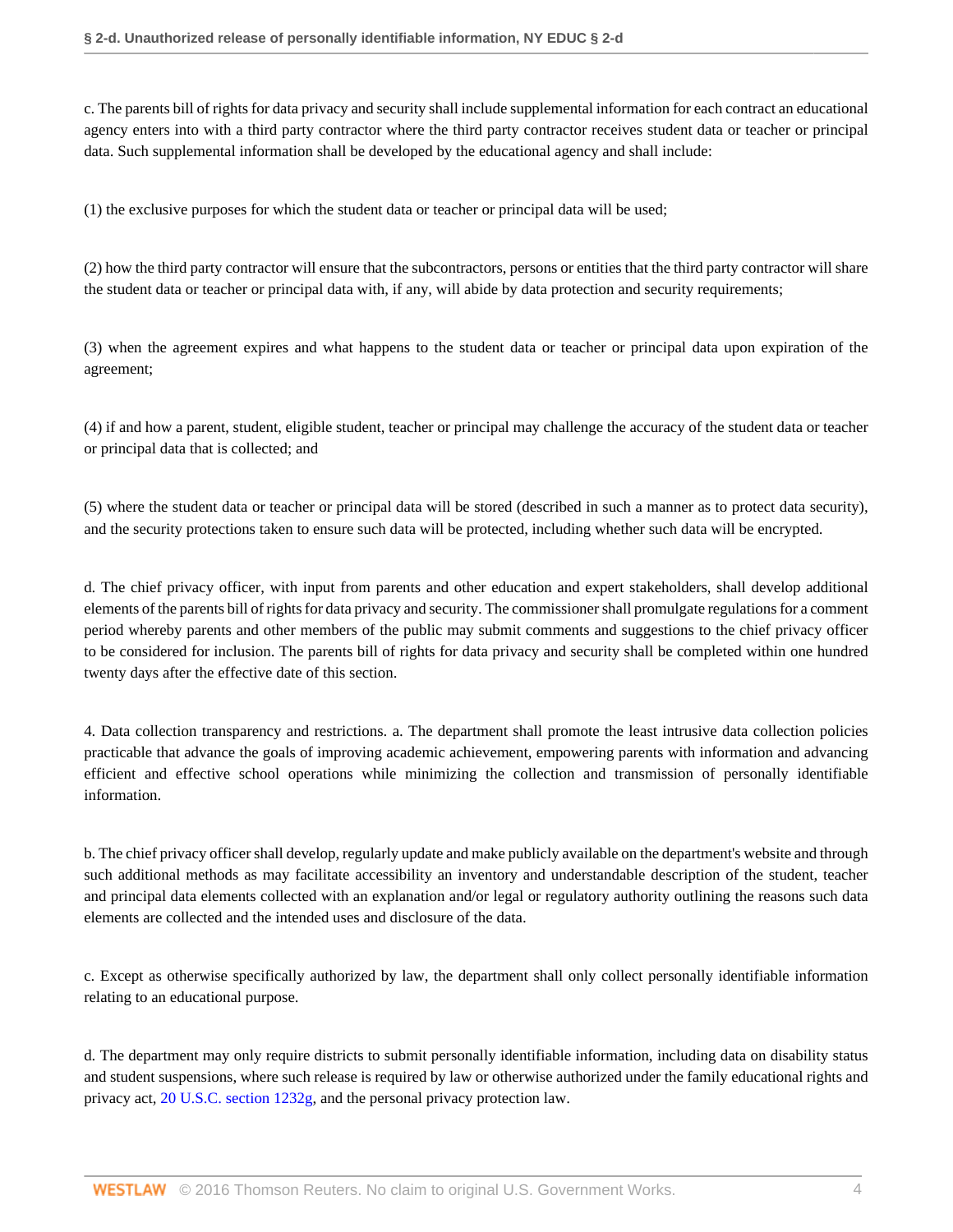e. Except as required by law or in the case of educational enrollment data, school districts shall not report to the department the following student data elements:

(1) juvenile delinquency records;

(2) criminal records;

(3) medical and health records; and

(4) student biometric information.

f. Personally identifiable information maintained by educational agencies, including data provided to third-party contractors and their assignees, shall not be sold or used for marketing purposes.

g. Parents shall have the right to inspect and review their child's educational record including any student data stored or maintained by an educational agency. The department shall develop policies for school districts that:

(1) provide for annual notification to parents of their right to request student data;

(2) ensure security when providing student data to parents, including that only authorized individuals receive such data; and

(3) specify a reasonable amount of time in which school districts should respond to such requests.

5. Data security and privacy standards. a. The commissioner, in consultation with the chief privacy officer, shall promulgate regulations establishing standards for educational agency data security and privacy policies and shall develop one or more model policies for use by educational agencies. The commissioner shall seek the input of experts, including those from security, cybersecurity and fields in addition to education that have experience with personal data protection, in developing such standards and policies.

b. The standards for data security and privacy policies shall include, but not be limited to:

(1) data privacy protections, including criteria for determining whether a proposed use of personally identifiable information would benefit students and educational agencies, and processes to ensure that personally identifiable information is not included in public reports or other public documents;

(2) data security protections, including data systems monitoring, data encryption, incident response plans, limitations on access to personally identifiable information, safeguards to ensure personally identifiable information is not accessed by unauthorized persons when transmitted over communication networks, and destruction of personally identifiable information when no longer needed; and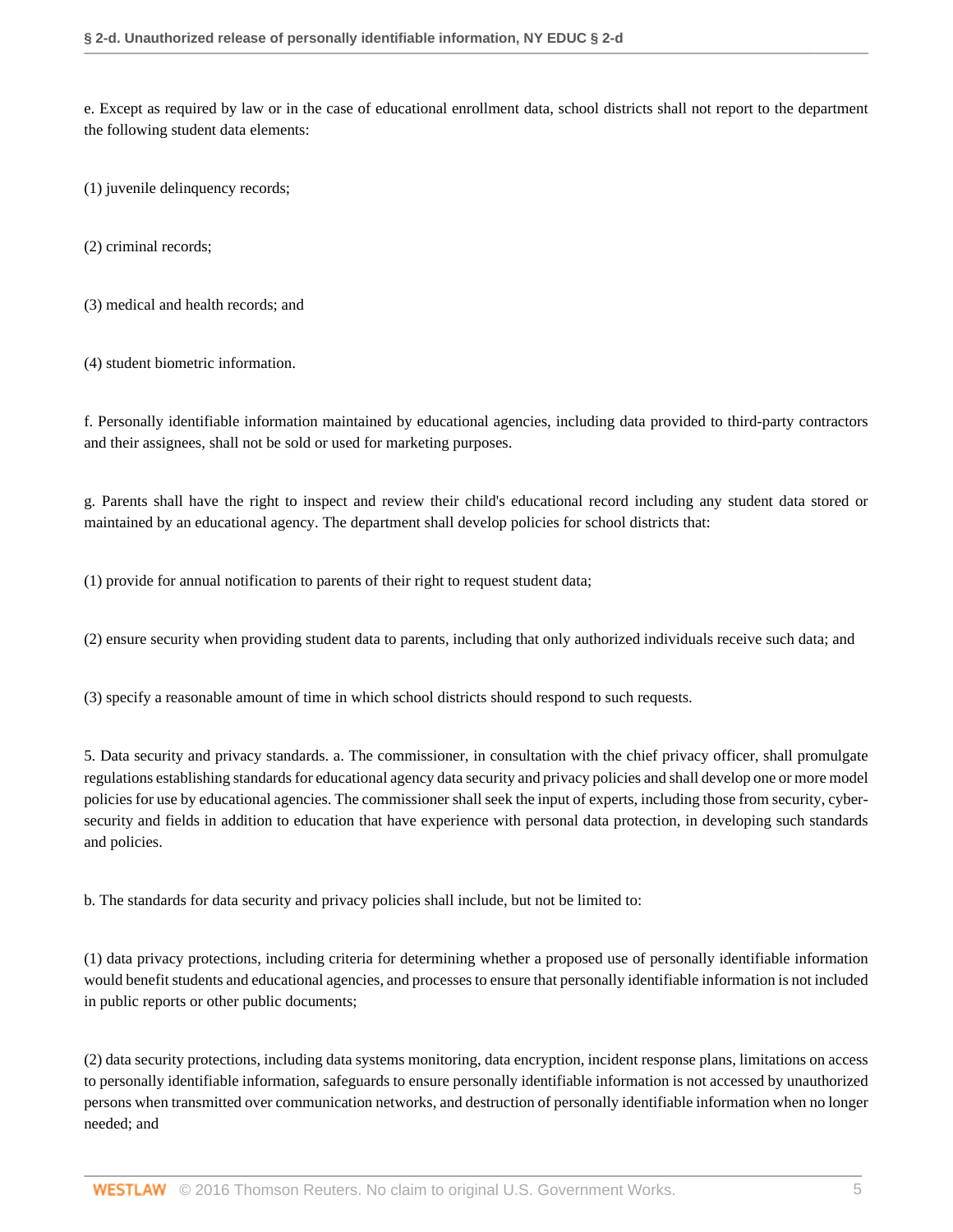(3) application of all such restrictions, requirements and safeguards to third-party contractors.

c. Following promulgation of regulations by the commissioner pursuant to paragraph a of this subdivision each educational agency shall ensure that it has a policy on data security and privacy in place that is consistent with applicable state and federal laws and applied to student data and, where applicable, to teacher or principal data. Such policy shall be published on the educational agency's website, if it exists, and notice of such policy shall be provided to all officers and employees of the educational agency.

d. As applied to student data, such policy shall provide all protections afforded to parents and persons in parental relationships, or students where applicable, required under the family educational rights and privacy act, [20 U.S.C. section 1232g,](http://www.westlaw.com/Link/Document/FullText?findType=L&pubNum=1000546&cite=20USCAS1232G&originatingDoc=NB8AD88D0EFBF11E48C39B81E0915B315&refType=LQ&originationContext=document&vr=3.0&rs=cblt1.0&transitionType=DocumentItem&contextData=(sc.UserEnteredCitation)) where applicable the individuals with disabilities education act, [sections fourteen hundred, et seq. of title twenty of the United](http://www.westlaw.com/Link/Document/FullText?findType=L&pubNum=1000546&cite=20USCAS1400&originatingDoc=NB8AD88D0EFBF11E48C39B81E0915B315&refType=LQ&originationContext=document&vr=3.0&rs=cblt1.0&transitionType=DocumentItem&contextData=(sc.UserEnteredCitation)) [States code,](http://www.westlaw.com/Link/Document/FullText?findType=L&pubNum=1000546&cite=20USCAS1400&originatingDoc=NB8AD88D0EFBF11E48C39B81E0915B315&refType=LQ&originationContext=document&vr=3.0&rs=cblt1.0&transitionType=DocumentItem&contextData=(sc.UserEnteredCitation)) and the federal regulations implementing such statutes. Each educational agency shall ensure that it has in place provisions in its contracts with third party contractors or in separate data sharing and confidentiality agreements that require that confidentiality of the shared student data or teacher or principal data be maintained in accordance with federal and state law and the educational agency's policy on data security and privacy.

e. Each educational agency that enters into a contract or other written agreement with a third party contractor under which the third party contractor will receive student data or teacher or principal data shall ensure that such contract or agreement includes a data security and privacy plan that outlines how all state, federal, and local data security and privacy contract requirements will be implemented over the life of the contract, consistent with the educational agency's policy on data security and privacy. Such plan shall include, but shall not be limited to, a signed copy of the parents bill of rights for data privacy and security, and a requirement that any officers or employees of the third party contractor and its assignees who have access to student data or teacher or principal data have received or will receive training on the federal and state law governing confidentiality of such data prior to receiving access.

f. Each third party contractor that enters into a contract or other written agreement with an educational agency under which the third party contractor will receive student data or teacher or principal data shall:

(1) limit internal access to education records to those individuals that are determined to have legitimate educational interests;

(2) not use the education records for any other purposes than those explicitly authorized in its contract;

(3) except for authorized representatives of the third party contractor to the extent they are carrying out the contract, not disclose any personally identifiable information to any other party:

(i) without the prior written consent of the parent or eligible student; or

(ii) unless required by statute or court order and the party provides a notice of the disclosure to the department, district board of education, or institution that provided the information no later than the time the information is disclosed, unless providing notice of the disclosure is expressly prohibited by the statute or court order;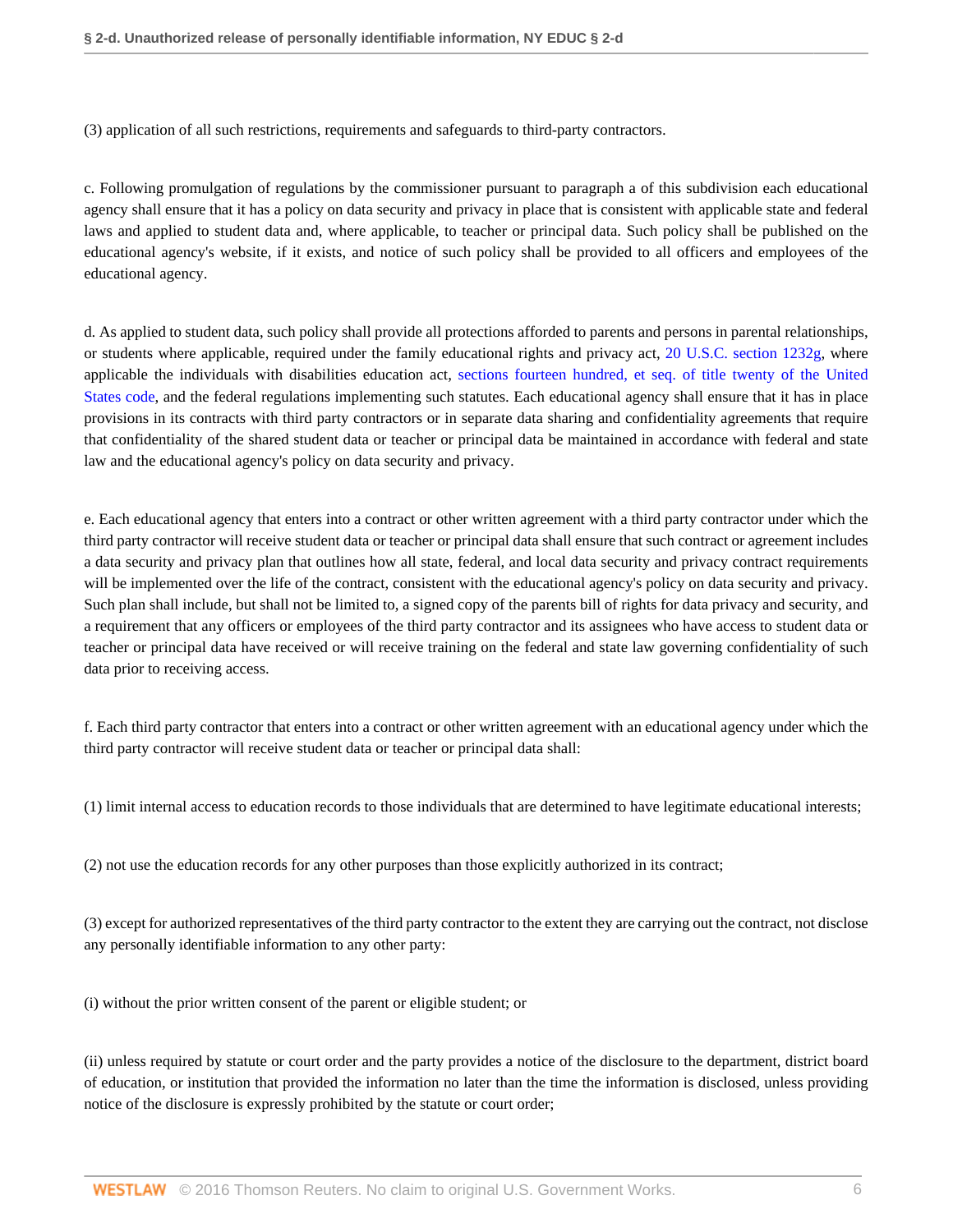(4) maintain reasonable administrative, technical and physical safeguards to protect the security, confidentiality and integrity of personally identifiable student information in its custody;

<span id="page-6-0"></span>(5) uses  $2$  encryption technology to protect data while in motion or in its custody from unauthorized disclosure using a technology or methodology specified by the secretary of the United States department of health and human services in guidance issued under Section 13402(H)(2) of [Public Law 111-5.](http://www.westlaw.com/Link/Document/FullText?findType=l&pubNum=1077005&cite=UUID(I3A292700FE-C911DD9F1FD-B027D1AEBBC)&originatingDoc=NB8AD88D0EFBF11E48C39B81E0915B315&refType=SL&originationContext=document&vr=3.0&rs=cblt1.0&transitionType=DocumentItem&contextData=(sc.UserEnteredCitation))

6. Breach and unauthorized release of personally identifiable information. a. Each third party contractor that receives student data or teacher or principal data pursuant to a contract or other written agreement with an educational agency shall be required to notify such educational agency of any breach of security resulting in an unauthorized release of such data by the third party contractor or its assignees in violation of applicable state or federal law, the parents bill of rights for student data privacy and security, the data privacy and security policies of the educational agency and/or binding contractual obligations relating to data privacy and security, in the most expedient way possible and without unreasonable delay. The educational agency shall, upon notification by the third party contractor, be required to report to the chief privacy officer any such breach of security and unauthorized release of such data. The chief privacy officer shall, upon belief that such breach and unauthorized release constitutes criminal conduct, report such breach and unauthorized release to law enforcement in the most expedient way possible and without unreasonable delay.

b. In the case of an unauthorized release of student data, the educational agency shall notify the parent or eligible student of the unauthorized release of student data that includes personally identifiable information from the student records of such student in the most expedient way possible and without unreasonable delay. In the case of an unauthorized release of teacher or principal data, the educational agency shall notify each affected teacher or principal of the unauthorized release of data that includes personally identifiable information from the teacher or principal's annual professional performance review in the most expedient way possible and without unreasonable delay.

c. In the case of notification to a parent, eligible student, teacher or principal under paragraph b of this subdivision due to the unauthorized release of student data by a third-party contractor or its assignee, the third-party contractor shall promptly reimburse the educational agency for the full cost of such notification.

d. Each violation of a third party contractor pursuant to paragraph a of this subdivision shall be punishable by a civil penalty of the greater of five thousand dollars or up to ten dollars per student, teacher, and principal whose data was released, provided that the latter amount shall not exceed the maximum penalty under [paragraph \(a\) of subdivision six of section eight hundred](http://www.westlaw.com/Link/Document/FullText?findType=L&pubNum=1000081&cite=NYGBS899-AA&originatingDoc=NB8AD88D0EFBF11E48C39B81E0915B315&refType=SP&originationContext=document&vr=3.0&rs=cblt1.0&transitionType=DocumentItem&contextData=(sc.UserEnteredCitation)#co_pp_98690000d3140) [ninety-nine-aa of the general business law.](http://www.westlaw.com/Link/Document/FullText?findType=L&pubNum=1000081&cite=NYGBS899-AA&originatingDoc=NB8AD88D0EFBF11E48C39B81E0915B315&refType=SP&originationContext=document&vr=3.0&rs=cblt1.0&transitionType=DocumentItem&contextData=(sc.UserEnteredCitation)#co_pp_98690000d3140)

e. If the chief privacy officer determines that a third party contractor or its assignee, in violation of applicable state or federal law, the data privacy and security policies of the educational agency provided by such educational agency to the third party contractor and/or binding contractual obligations relating to data privacy and security, has released any student data or teacher or principal data received from an educational agency to any person or entity not authorized by law to receive such data pursuant to a lawful subpoena or otherwise, the chief privacy officer, after affording the third party contractor with notice and an opportunity to be heard, shall be authorized to: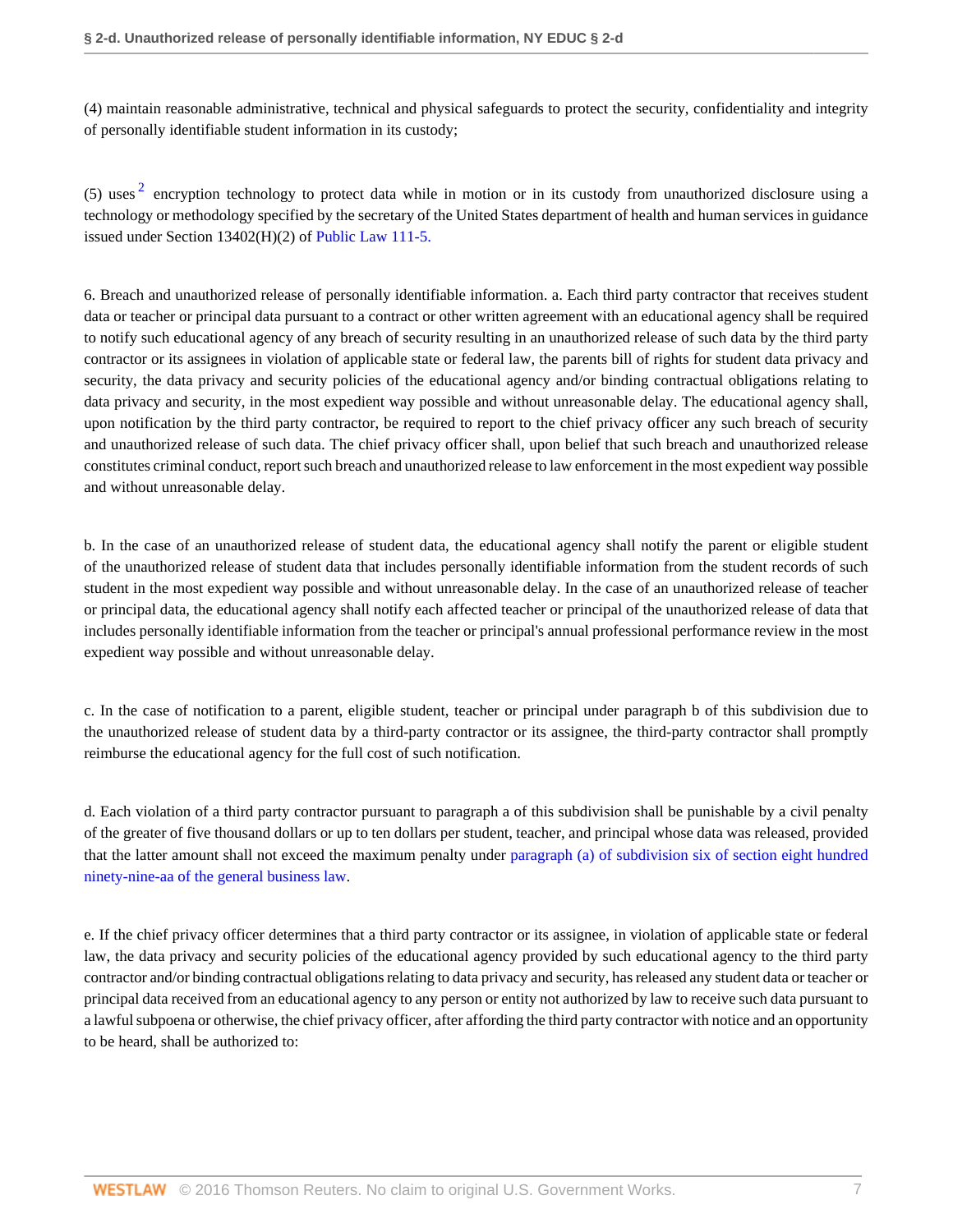(1) order that the third party contractor be precluded from accessing student data or teacher or principal data, as applicable, from the educational agency from which the contractor obtained the data that was improperly disclosed for a fixed period of up to five years; and/or

(2) order that a third party contractor or assignee who knowingly or recklessly allowed for the unauthorized release of student data or teacher or principal data be precluded from accessing student data or teacher or principal data from any educational agency in the state for a fixed period of up to five years; and/or

(3) order that a third party contractor or assignee who knowingly or recklessly allowed for the unauthorized release of student data or teacher or principal data shall not be deemed a responsible bidder or offerer on any contract with an educational agency that involves the sharing of student data or teacher or principal data, as applicable for purposes of the provisions of [section one](http://www.westlaw.com/Link/Document/FullText?findType=L&pubNum=1000086&cite=NYGMS103&originatingDoc=NB8AD88D0EFBF11E48C39B81E0915B315&refType=LQ&originationContext=document&vr=3.0&rs=cblt1.0&transitionType=DocumentItem&contextData=(sc.UserEnteredCitation)) [hundred three of the general municipal law](http://www.westlaw.com/Link/Document/FullText?findType=L&pubNum=1000086&cite=NYGMS103&originatingDoc=NB8AD88D0EFBF11E48C39B81E0915B315&refType=LQ&originationContext=document&vr=3.0&rs=cblt1.0&transitionType=DocumentItem&contextData=(sc.UserEnteredCitation)) or [paragraph c of subdivision ten of section one hundred sixty-three of the state](http://www.westlaw.com/Link/Document/FullText?findType=L&pubNum=1000138&cite=NYSFS163&originatingDoc=NB8AD88D0EFBF11E48C39B81E0915B315&refType=SP&originationContext=document&vr=3.0&rs=cblt1.0&transitionType=DocumentItem&contextData=(sc.UserEnteredCitation)#co_pp_05e3000075000) [finance law](http://www.westlaw.com/Link/Document/FullText?findType=L&pubNum=1000138&cite=NYSFS163&originatingDoc=NB8AD88D0EFBF11E48C39B81E0915B315&refType=SP&originationContext=document&vr=3.0&rs=cblt1.0&transitionType=DocumentItem&contextData=(sc.UserEnteredCitation)#co_pp_05e3000075000), as applicable, for a fixed period of up to five years; and/or

(4) require the third party contractor to provide training at the contractor's expense on the federal and state law governing confidentiality of student data and/or teacher or principal data and the provisions of this section to all its officers and employees with access to such data, prior to being permitted to receive subsequent access to such data from the educational agency from which the contractor obtained the data that was improperly disclosed or from any educational agency; and/or

(5) if it is determined that the unauthorized release of student data or teacher or principal data on the part of the third party contractor or assignee was inadvertent and done without intent, knowledge, recklessness or gross negligence, the commissioner may determine that no penalty be issued upon the third party contractor.

7. Implementation and enforcement. a. The commissioner, in consultation with the chief privacy officer, shall promulgate regulations establishing procedures to implement the provisions of this section, including but not limited to procedures for the submission of complaints from parents and/or persons in parental relation to students, classroom teachers or building principals, or other staff of an educational agency, making allegations of improper disclosure of student data and/or teacher or principal data by a third party contractor or its officers, employees or assignees that may be subject to the sanctions set forth in subdivision six of this section. Upon receipt of a complaint or other information indicating that such an improper disclosure by a third party contractor may have occurred, the chief privacy officer shall be authorized to investigate, visit, examine and inspect the third party contractor's facilities and records and obtain documentation from, or require the testimony of, any party relating to the alleged improper disclosure of student data or teacher or principal data.

<span id="page-7-0"></span>b. Except as provided under paragraph d of subdivision six of this section, each violation of any provision of this section by a third party contractor or its assignee shall be punishable by a civil penalty of up to one thousand dollars; a second violation by the same third party contractor involving the same student data or teacher or principal data shall be punishable by a civil penalty of up to five thousand dollars; any subsequent violation by the same third party contractor involving the same student date <sup>[3](#page-8-3)</sup> or teacher or principal data shall be punishable by a civil penalty of up to ten thousand dollars. Each violation of this subdivision shall be considered a separate violation for purposes of civil penalties and the total penalty shall not exceed the maximum penalty under [paragraph \(a\) of subdivision six of section eight hundred ninety-nine-aa of the general business law.](http://www.westlaw.com/Link/Document/FullText?findType=L&pubNum=1000081&cite=NYGBS899-AA&originatingDoc=NB8AD88D0EFBF11E48C39B81E0915B315&refType=SP&originationContext=document&vr=3.0&rs=cblt1.0&transitionType=DocumentItem&contextData=(sc.UserEnteredCitation)#co_pp_98690000d3140)

c. Nothing contained in this section shall be construed as creating a private right of action against the department or an educational agency.